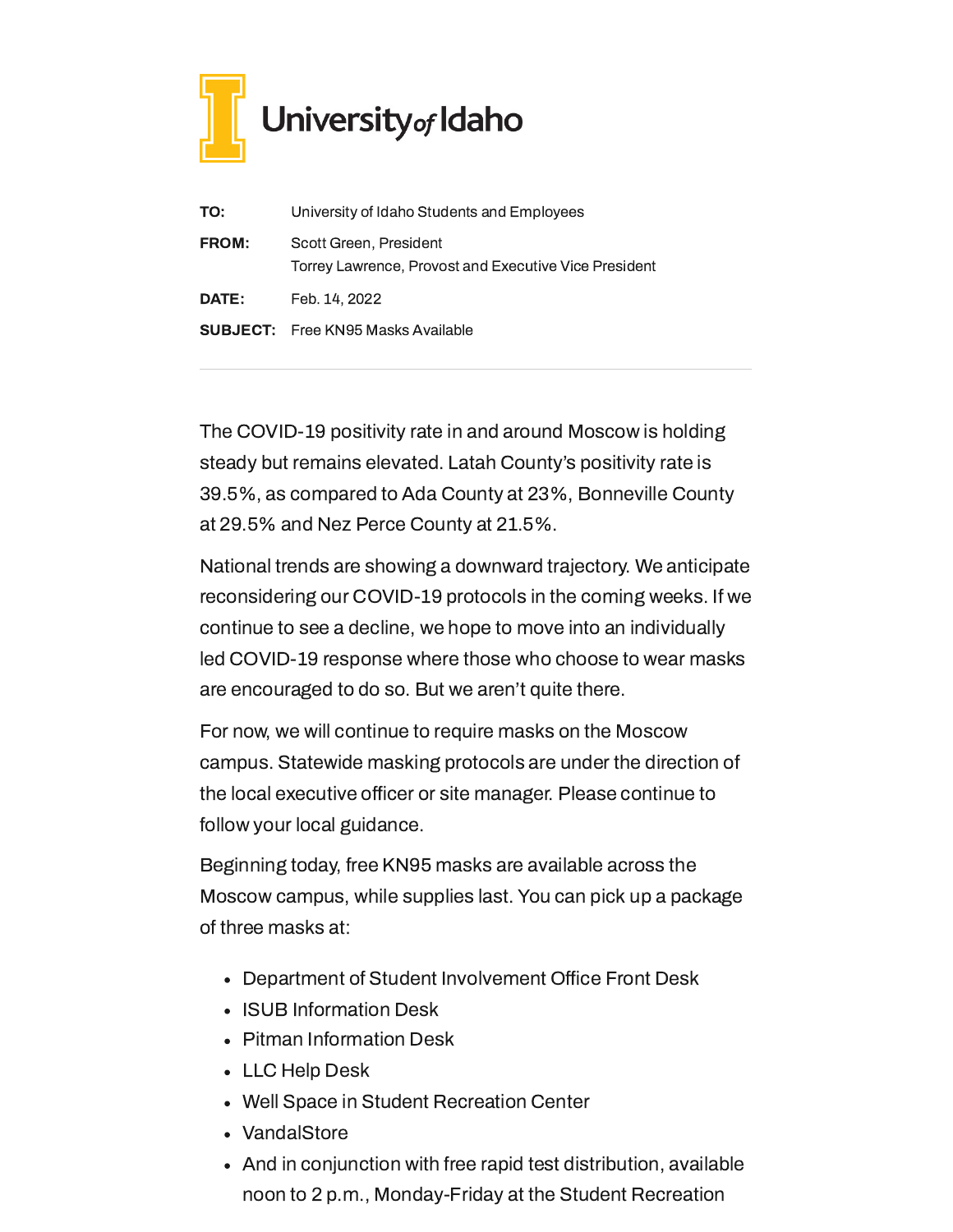Center, east entrance. A valid VandalCard is required for the test kit.

Free KN95s are also available at Rite Aid at the Palouse Mall.

KN95s will be sent this week to the centers for distribution. Rapid tests are [available](https://www.uidaho.edu/cda/students/resources) at our centers in Idaho Falls, [Boise](https://www.uidaho.edu/boise/covid-19) and Coeur d'Alene.

Grayson Cottier, a first-year student from Boise, is the winner of the second \$1,000 vaccine incentive drawing of the semester. Students, submit your proof of [vaccination](https://uidaho.co1.qualtrics.com/jfe/form/SV_6gICn0bvv2PZPNA) now to be included in future drawings. [Vaccines](https://www.vaccines.gov/search/) are readily available for free across the state. We continue to offer [vaccination](https://www.uidaho.edu/vandal-health-clinic/coronavirus/vaccine/pre-register) clinics for students and employees in Moscow.

Report any positive cases through a [VandalCARE](https://www.uidaho.edu/student-affairs/dean-of-students/vandalcare) report so the university can best assist you. Take care of yourself. The Counseling Center is available at 208-885-6716. For employees, our **EAP** [program](https://www.uidaho.edu/human-resources/benefits/core-benefits/eap) is available.

Keep Calm and Vandal On!

Scott Green President

[president@uidaho.edu](mailto:president@uidaho.edu) [uidaho.edu/president](https://www.uidaho.edu/president)

Torrey Lawrence Provost and Executive Vice President

[provost@uidaho.edu](mailto:provost@uidaho.edu) [uidaho.edu/provost](http://www.uidaho.edu/provost)

Copyright © 2022 University of Idaho, All rights reserved.

Not the email you wanted to get? Customize what emails you receive from the University of Idaho by **updating [preferences](https://uidaho.us6.list-manage.com/profile?u=e8b26a2bfdf3335ca7d0c9eef&id=4153a2eec5&e=[UNIQID]&c=f617d3a1ac) for <<Email Address>>**. You can also **opt <<Email**